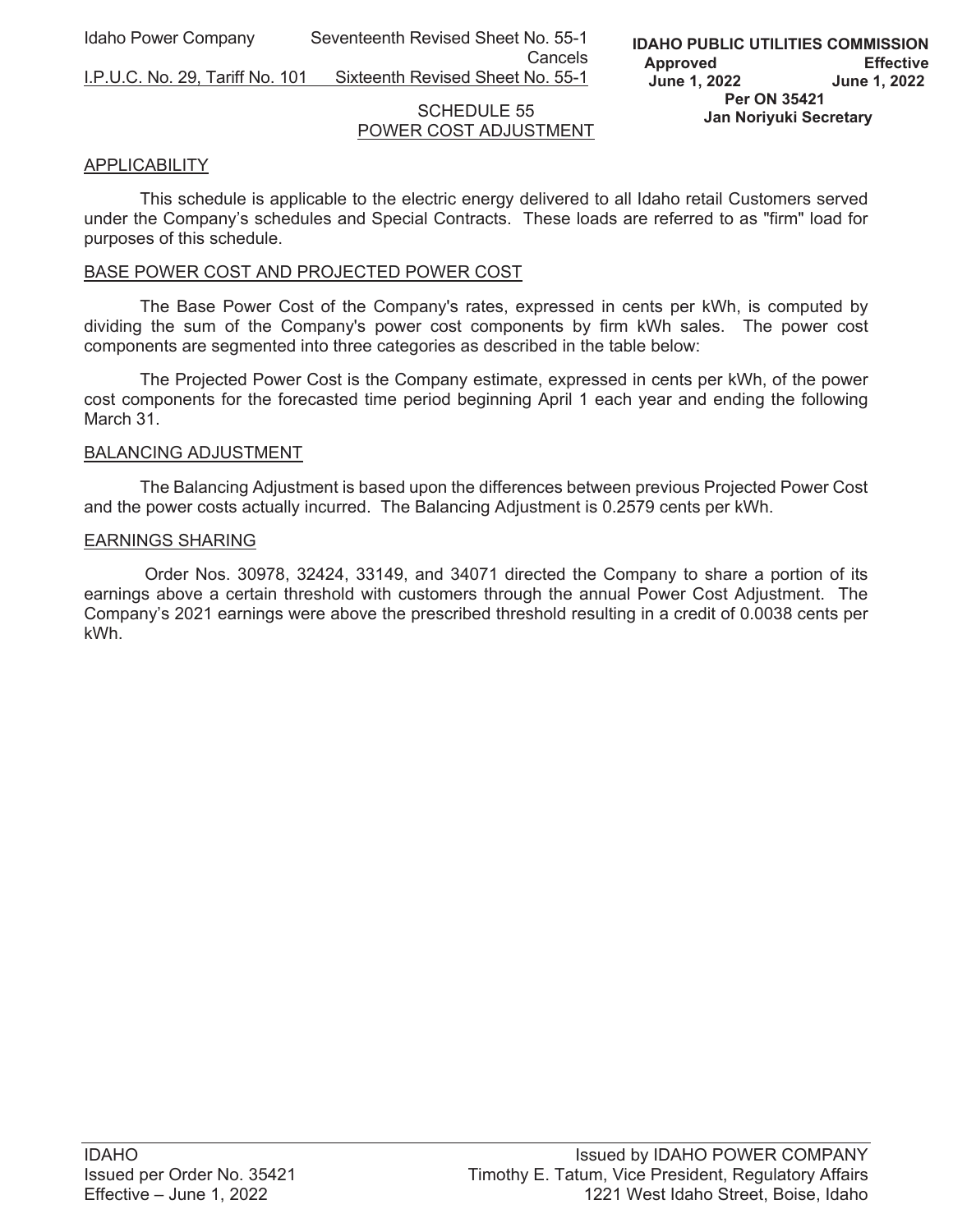Idaho Power Company Twelfth Revised Sheet No. 55-2 Cancels I.P.U.C. No. 29, Tariff No. 101 Eleventh Revised Sheet No. 55-2

# SCHEDULE 55 POWER COST ADJUSTMENT (Continued)

## POWER COST ADJUSTMENT

The Power Cost Adjustment (PCA) is the sum of: 1) 95 percent of the difference between the Projected Power Costs in Category 1 and the Base Power Costs in Category 1; 2) 100 percent of the difference between the Projected Power Costs in Category 2 and the Base Power Costs in Category 2; 3) 100 percent of the difference between the Projected Power Costs in Category 3 and the Base Power Costs in Category 3; 4) the Balancing Adjustment; and 5) Earnings Sharing. The following table calculates the rates for Categories 1, 2 and 3.

The following table shows the determination of PCA rates for Categories 1, 2, and 3:

| Category       | Description                                                                                                                                                                                                                                                                    | <b>Base Power</b><br>Cost | Projected<br><b>Power Cost</b> | <b>Difference</b> | Sharing<br>$\%$ | Rate      |  |
|----------------|--------------------------------------------------------------------------------------------------------------------------------------------------------------------------------------------------------------------------------------------------------------------------------|---------------------------|--------------------------------|-------------------|-----------------|-----------|--|
|                |                                                                                                                                                                                                                                                                                | (¢ per kWh)               |                                |                   |                 |           |  |
| 1              | The sum of fuel<br>expense and<br>purchased<br>power expense<br>(excluding<br>purchases from<br>cogeneration<br>and small power<br>producers), less<br>the sum of off-<br>system surplus<br>sales revenue<br>and revenue<br>from market-<br>based special<br>contract pricing. | 1.0234                    | 1.7131                         | 0.6897            | 95%             | 0.6552    |  |
| $\overline{2}$ | Purchased<br>power expense<br>from<br>cogeneration<br>and small power<br>producers.                                                                                                                                                                                            | 0.8531                    | 1.3549                         | 0.5018            | 100%            | 0.5018    |  |
| 3              | Demand<br>response<br>incentive<br>payments.                                                                                                                                                                                                                                   | 0.0751                    | 0.0541                         | $-0.0209$         | 100%            | $-0.0209$ |  |
| Total          |                                                                                                                                                                                                                                                                                | 1.9516                    | 3.1221                         | 1.1705            |                 | 1.13606   |  |